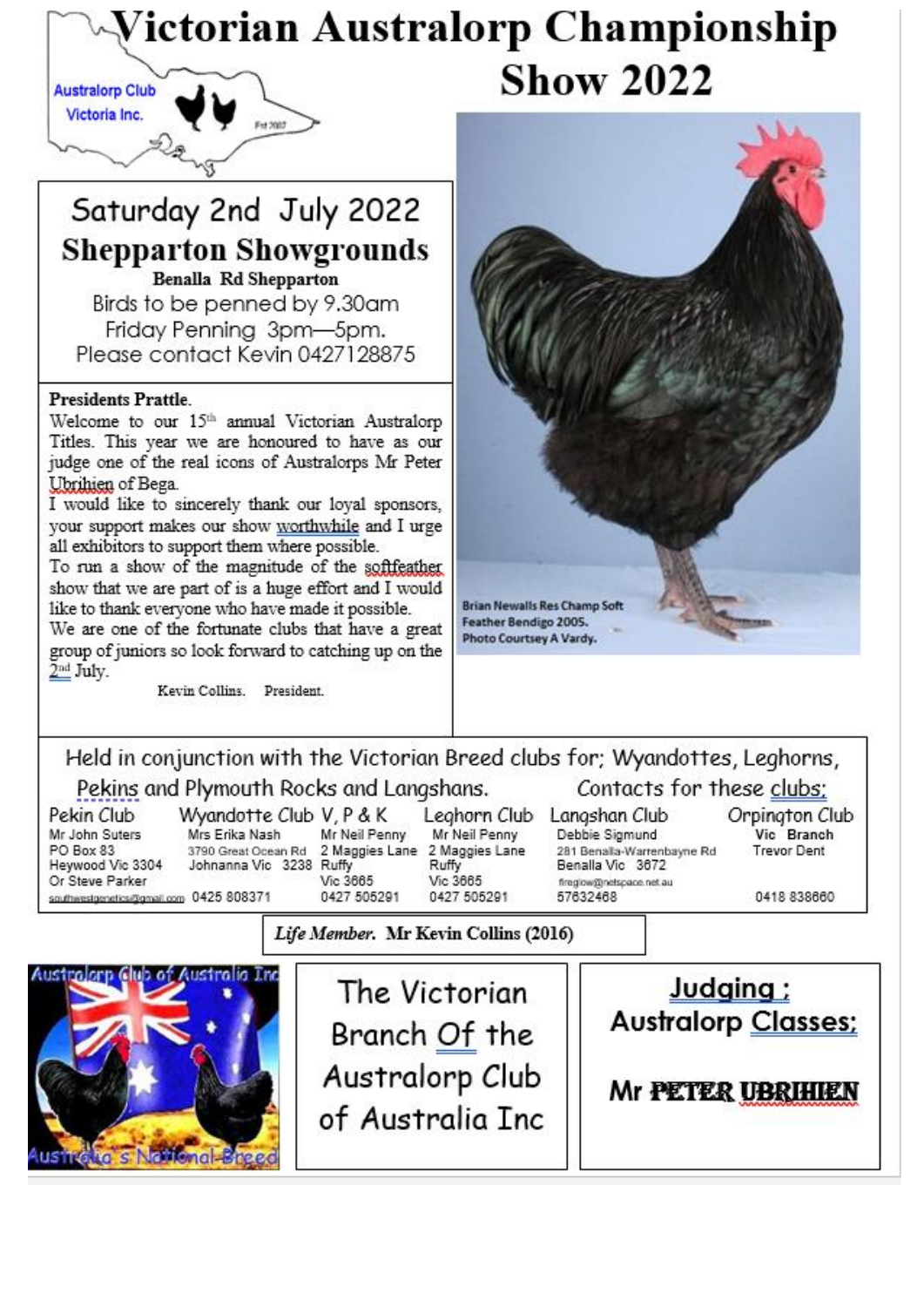## **Victorian Australorp Championship Class Numbers**

| <b>Standard Classes</b>      | Cock | Hen   | <b>Cockerel</b>                          | <b>Pullet</b> |      |
|------------------------------|------|-------|------------------------------------------|---------------|------|
| <b>Standard Black</b>        | 1012 | 1013  | 1014                                     | 1015          |      |
| <b>Standard Blue</b>         | 1016 | 1017  | 1018                                     | 1019          |      |
| <b>Standard White</b>        | 1020 | 1021  | 1022                                     | 1023          |      |
| <b>Bantam Classes</b>        |      |       |                                          |               |      |
| Bantam Black                 | 3012 | 3013  | 3014                                     | 3015          |      |
| <b>Bantam Blue</b>           | 3016 | 30217 | 3018                                     | 3019          |      |
| <b>Bantam White</b>          | 3020 | 302 I | 3022                                     | 3023          |      |
| Standard Black Breeding Pair | 5125 |       | Bantam Breeding Pair AOC                 |               | 6128 |
| Bantam Black Breeding Pair   | 6126 |       | Standard Exhibition Pair of Females      |               |      |
| Standard Breeding Pair AOC   | 5127 |       | <b>Bantam Exhibition Pair of Females</b> |               |      |

Birds in Mated Pair classes will be penned separately.

**Junior Exhibitors are asked to put a J on their Entries with class numbers**

### **Awards will be presented for**;

**Supreme Australorp in Show Reserve Australorp in Show Champion Junior Exhibit Reserve Champion Junior Exhibit Champion & Reserve Standard Black Champion & Reserve Bantam Black Champion Standard AOC Champion Bantam AOC Champion Mated Pair Champion Pair Of Exhibition Females Best Cock Bird, Best Hen Bird, Best Cockerel and Best Pullet in Show Perpetual Trophy for Champion Male and Champion Female**



**Anyone wishing to pen birds on the Friday, may do so between the hours of 3pm & 5.30pm. If you wish to avail yourself of these penning hours please indicate on the entry form. This allows the stewards to leave early for the dinner if all known exhibitors have penned their birds.**

Ī

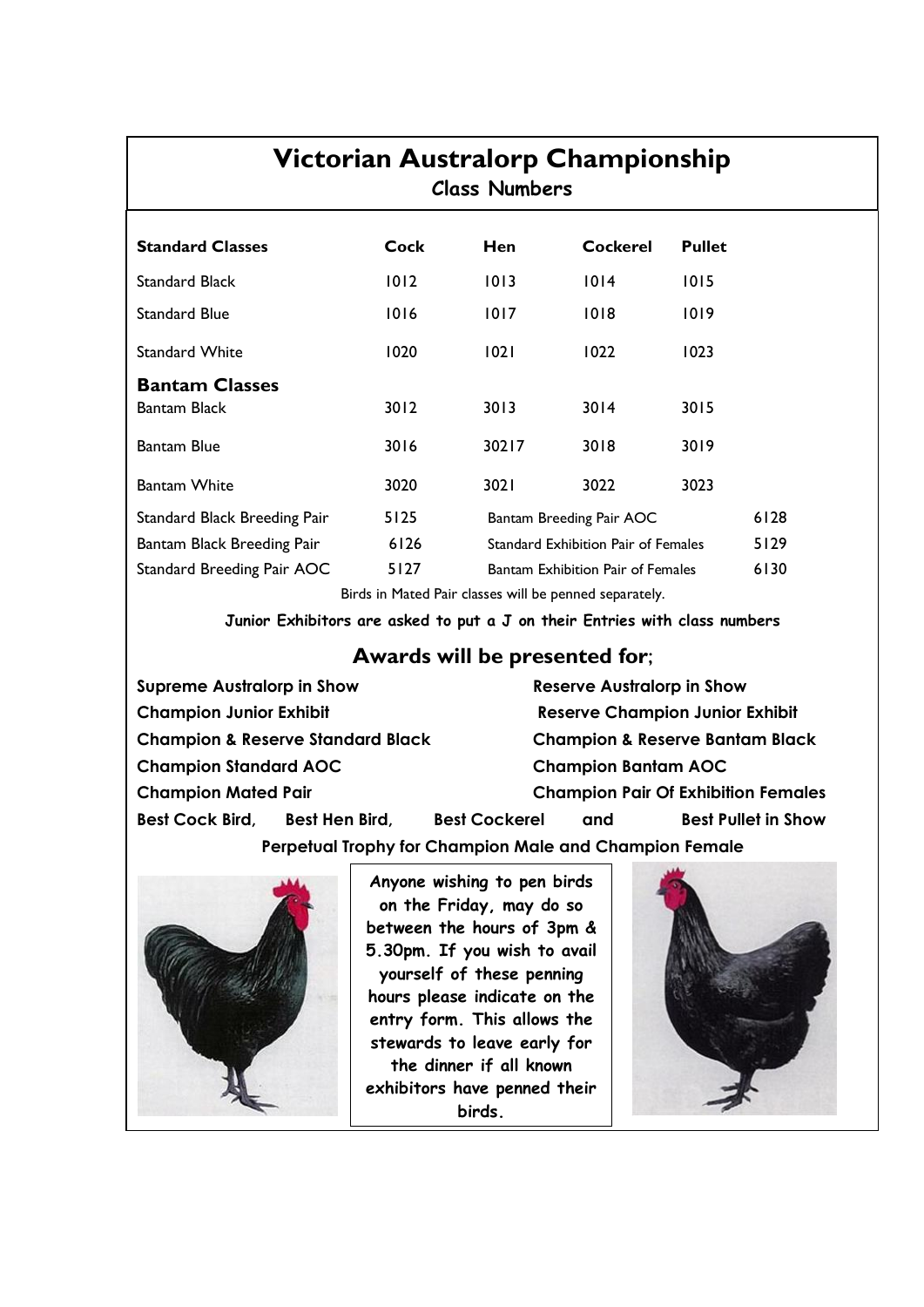### Show Regulations & Condition of Entry

- 1. In entering birds, exhibitors have agreed to be bound by these rules.
- 2. All exhibits must be penned by 9.15 am on the day of the show.
- 3. Judging commences at 9.30 am. (Exhibits must not be discussed by the gallery whilst judging is in progress.) The Judges decision will be final.
- 4. No entries on the day.
- 5. New exhibitors are those that have previously not shown at a Victorian Australorp club championship show
- 6. Once having penned an exhibit, no exhibitor may interfere with or remove any fowl from the pen with out the stewards permission.
- 7. The club does not hold itself responsible for loss, theft, damage or misfortune to any fowls.
- 8. Owners of any fowls showing signs of lice, vermin, excessive scaly leg mite or any visible illness will be asked to remove the fowls immediately from the pavilion.
- 9. Birds twelve months of age and over will be judged as adults.
- 10. The club reserves the right to alter the schedule at any time.
- 11. The club reserves the right of refusal of any entry under the Rules and Regulations of the VPFA Rule 33.
- 12. Leg rings will be supplied on the day for exhibits. No other leg rings will be permitted.
- 13. Juniors birds are judged with Open birds, but separate Junior awards will be given. Juniors birds are eligible for all awards.
- 14. A JUNIOR shall be aged between 6 and 16 years of age on Show day. Juniors must pen their own birds on the day.
- 15. VPFA Show rules apply for this show.
- 16. Run under current Government covid regulations

#### Breakfast - Egg & bacon sandwiches from 7.30am and Lunch will be available at a reasonable cost.

#### Accommodation at Shepparton:

A number of exhibitors & the judge's will be staying at the Overlander Motel, 97 Benalla Road Shepparton. If you wish to arrange your own accommodation on the Friday evening you can call The Overlander direct on 03 58215622. All exhibitors & judges from all six clubs are welcome to attend a dinner. Please call Michael Holmes on 0428 274273 (m) so he can arrange booking at The Overlander Hotel so we are all together on one table

The Australorp Club Victoria is a VPFA member club and the show will be conducted under VPFA rules. As a sanctioned show of the Poultry Stud Breeders & Exhibitors of Victoria, (PSBEV), all Victorian exhibitors are required to be PSBEV (VPFA) members. Or a one day exhibitor pass is available for this show.

Please supply membership number when entering your birds. Memberships can be paid directly to; Mrs Anne Beaty, PO Box 928 Shepparton Vic 3632. admin@vpfa.com.au

Seniors \$95 with posted Journal, \$55 with online Journal, juniors \$55 with posted journals reduced to \$15 if email journal, refer www.vpfa.com.au

Thank you to those exhibitors who have sent in their memberships already. Your membership having been paid, will not need to be paid with your entries. At the last AGM those present, felt that the club needed a membership fee to continue to provide the quality show we have been providing for Victorian Australorp breeders and exhibitors.

Please remember, you need to be a member of the Victorian club to show this year.

**Please note;** After the show, empty your pens of Shavings at the very least, but helpers are needed to help clean up the hall at the end of the day. Many hands make light work!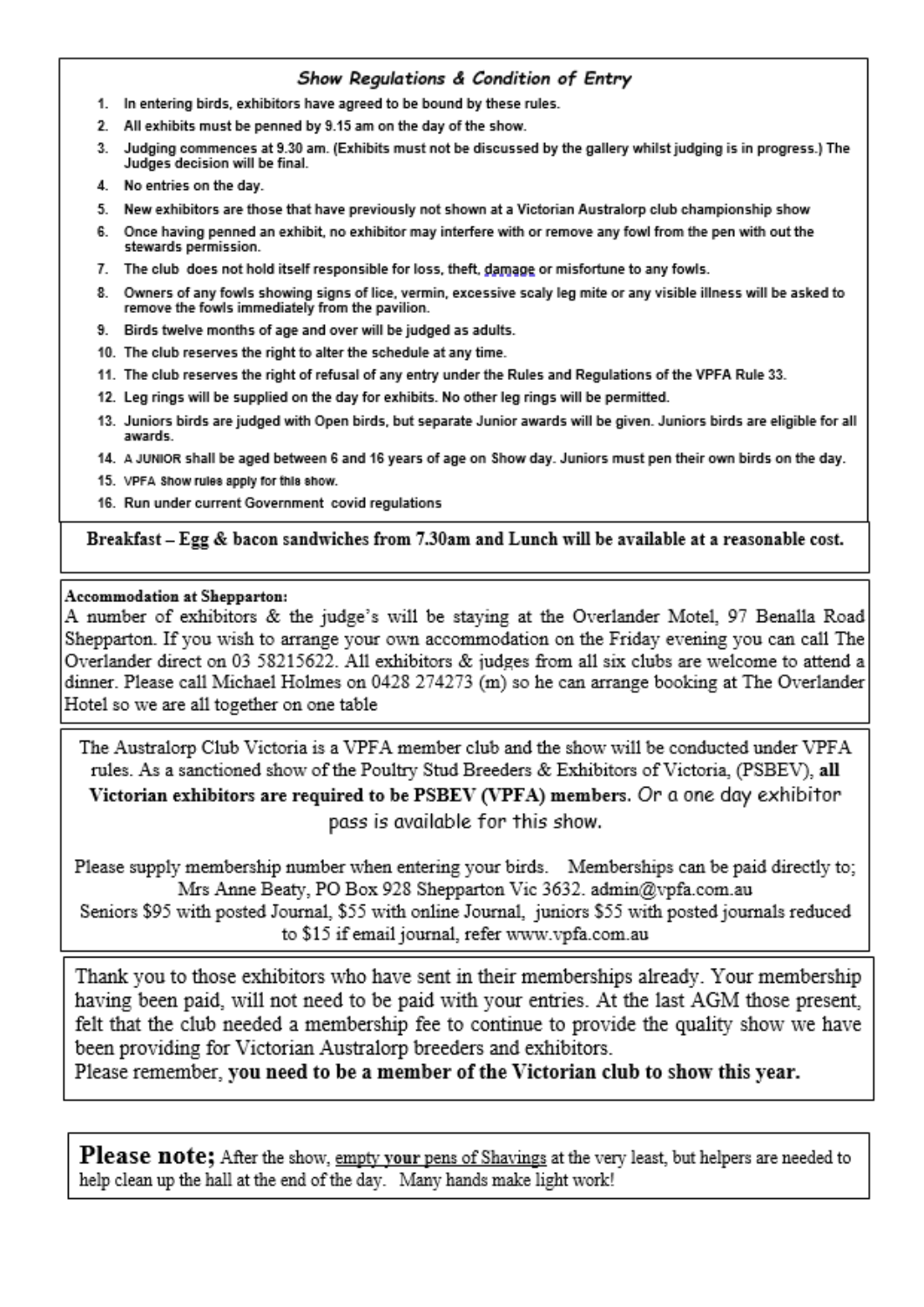## Australorp Club Victoria Inc

Closing Date

Wednesday 22nd June

**Australorp Club** Victoria Inc.

Victorian Championship 2022 Entry form

| Class No | Description | $\frac{Classs}{Pit/Ckrl\_etc}$ |
|----------|-------------|--------------------------------|
|          |             |                                |
|          |             |                                |
|          |             |                                |
|          |             |                                |
|          |             |                                |
|          |             |                                |
|          |             |                                |
|          |             |                                |
|          |             |                                |
|          |             |                                |
|          |             |                                |
|          |             |                                |
|          |             |                                |
|          |             |                                |
|          |             |                                |
|          |             |                                |
|          |             |                                |
|          |             |                                |
|          |             |                                |
|          |             |                                |
|          |             |                                |
|          |             |                                |
|          |             |                                |
|          |             |                                |
|          |             |                                |
|          |             |                                |
|          |             |                                |
|          |             |                                |

Please post all entries and fees to; Nathan Macfarlane 4 Lucas Way, Trafalgar 324 Email; Australorp.club.vic@outlook.com Cheques, Money Orders made out to: Australorp Club Victoria Inc Phone help lines; Nathan 0437976399 or Kevin 0427128875 I hereby agree to submit the above entries at my own liability, risk and/or accountability. That the birds entered by me are my bona-fide property and I also agree to the rules & regulations of the Australorp Club Victoria inc & the PSBEV.

Signature